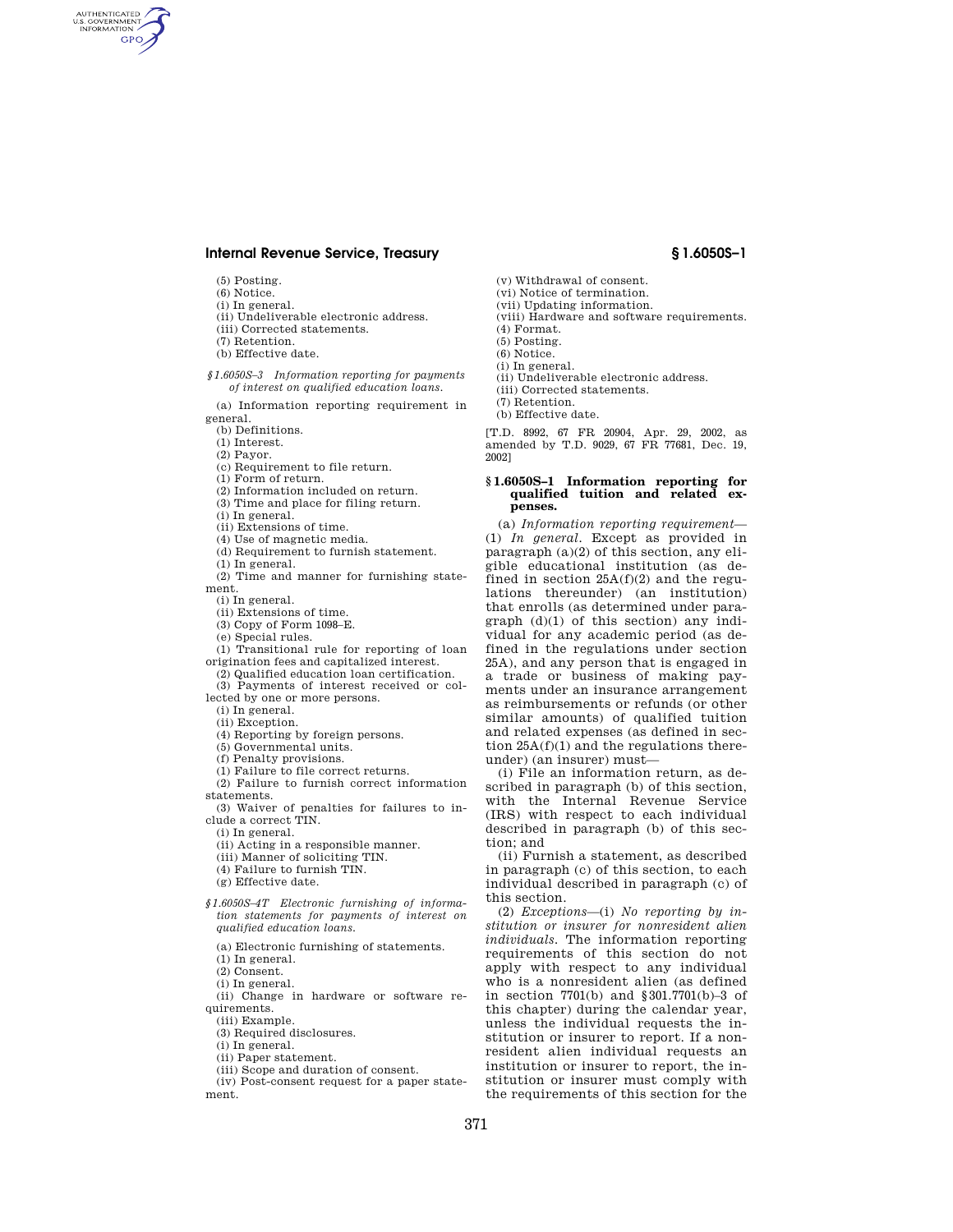**§ 1.6050S–1 26 CFR Ch. I (4–1–10 Edition)** 

calendar year with respect to which the request is made.

(ii) *No reporting by institutions for noncredit courses*—(A) *In general.* The information reporting requirements of this section do not apply with respect to any course for which no academic credit is offered by the institution.

(B) *Academic credit defined. Academic credit* means credit offered by an institution for the completion of course work leading toward a post-secondary degree, certificate, or other recognized post-secondary educational credential.

(C) *Example.* The following example illustrates the rules of this paragraph  $(a)(2)(ii)$ :

*Example.* Student A, a medical doctor, takes a course at University X's medical school. Student A takes the course to fulfill State Y's licensing requirement that medical doctors attend continuing medical education courses each year. Student A is not enrolled in a degree program at University X and takes the medical course through University X's continuing professional education division. University X does not offer credit toward a post-secondary degree on an academic transcript for the completion of the course but gives Student A a certificate of attendance upon completion. Under this paragraph  $(a)(2)(ii)$ , University X is not subject to the information reporting requirements of section 6050S and this section for the medical education course taken by Student A.

(iii) *No reporting by institutions for individuals whose qualified tuition and related expenses are waived or are paid with scholarships.* The information reporting requirements of this section do not apply with respect to any individual whose qualified tuition and related expenses are waived in their entirety or are paid entirely with scholarships.

(iv) *No reporting by institutions for individuals whose qualified tuition and related expenses are covered by a formal billing arrangement*—(A) *In general.* The information reporting requirements of this section do not apply with respect to any individual whose qualified tuition and related expenses are covered by a formal billing arrangement as defined in paragraph  $(a)(2)(iv)(B)$  of this section.

(B) *Formal billing arrangement defined.*  A *formal billing arrangement* means—

(*1*) An arrangement in which the institution bills only an employer for education furnished by the institution to an individual who is the employer's employee and does not maintain a separate financial account for that individual;

(*2*) An arrangement in which the institution bills only a governmental entity for education furnished by the institution to an individual and does not maintain a separate financial account for that individual; or

(*3*) Any other similar arrangement in which the institution bills only an institutional third party for education furnished to an individual and does not maintain a separate financial account for that individual, but only if designated as a formal billing arrangement by the Commissioner in published guidance of general applicability or in guidance directed to participants in specific arrangements.

(b) *Requirement to file return*—(1) *In general.* Institutions may elect to report either the information described in paragraph (b)(2) of this section, or the information described in paragraph (b)(3) of this section. Once an institution elects to report under either paragraph (b)(2) or (3) of this section, the institution must use the same reporting method for all calendar years in which it is required to file returns, unless permission is granted to change reporting methods. Paragraph (b)(2) of this section requires institutions to report, among other information, the amount of payments received during the calendar year for qualified tuition and related expenses. Institutions must report separately adjustments made during the calendar year that relate to payments received for qualified tuition and related expenses that were reported for a prior calendar year. For purposes of paragraph (b)(2) of this section, an adjustment made to payments received means a reimbursement or refund. Paragraph (b)(3) requires institutions to report, among other information, the amounts billed during the calendar year for qualified tuition and related expenses. Institutions must report separately adjustments made during the calendar year that relate to amounts billed for qualified tuition and related expenses that were reported for a prior calendar year. For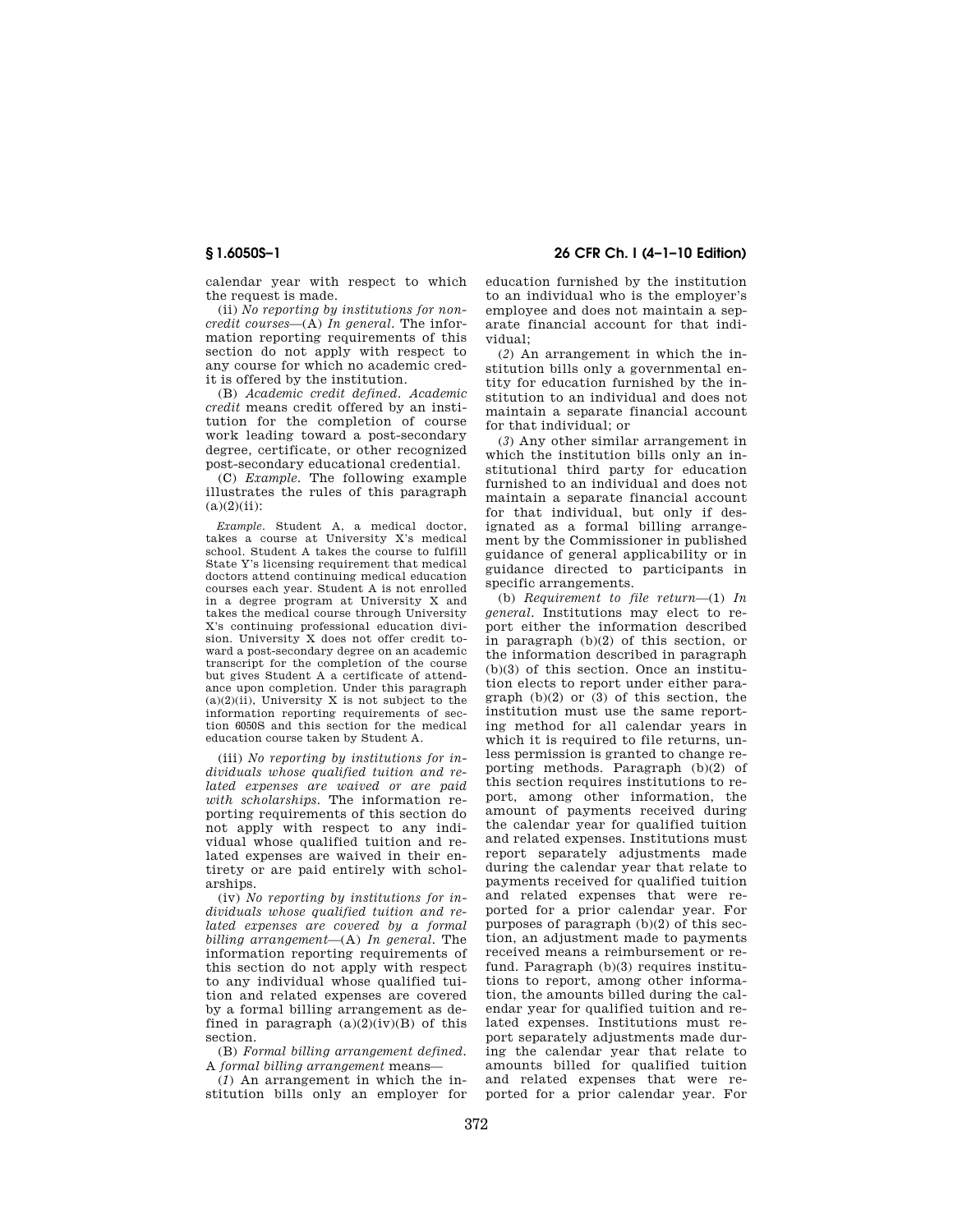purposes of paragraph (b)(3) of this section, an adjustment made to amounts billed means a reduction in charges. Insurers must report the information described in paragraph (b)(4) of this section.

(2) *Information reporting requirements for institutions that elect to report payments received for qualified tuition and related expenses*—(i) *In general.* Except as provided in paragraph (a)(2) of this section, an institution reporting payments received for qualified tuition and related expenses must file an information return with the IRS on Form 1098–T, ''Tuition Statement,'' with respect to each individual enrolled (as determined in paragraph (d)(1) of this section) for an academic period beginning during the calendar year or during a prior calendar year and for whom a transaction described in paragraphs  $(b)(2)(ii)(C)$ ,  $(E)$ ,  $(F)$  or  $(G)$  of this section is made during the calendar year. An institution may use a substitute Form 1098–T if the substitute form complies with applicable revenue procedures relating to substitute forms (*see* §601.601(d)(2) of this chapter).

(ii) *Information included on return.* An institution reporting payments received for qualified tuition and related expenses must include on Form 1098– T—

(A) The name, address, and taxpayer identification number (TIN)(as defined in section 7701(a)(41)) of the institution;

(B) The name, address, and TIN of the individual who is, or has been, enrolled by the institution;

(C) The amount of payments of qualified tuition and related expenses that the institution received from any source with respect to the individual during the calendar year;

(D) An indication by the institution whether any payments received for qualified tuition and related expenses reported for the calendar year relate to an academic period that begins during the first three months of the next calendar year;

(E) The amount of any scholarships or grants for the payment of the individual's costs of attendance that the institution administered and processed during the calendar year;

(F) The amount of any reimbursements or refunds of qualified tuition and related expenses made during the calendar year with respect to the individual that relate to payments of qualified tuition and related expenses that were reported by the institution for a prior calendar year;

(G) The amount of any reductions to the amount of scholarships or grants for the payment of the individual's costs of attendance that were reported by the institution with respect to the individual for a prior calendar year;

(H) A statement or other indication showing whether the individual was enrolled for at least half of the normal full-time work load for the course of study the individual is pursuing for at least one academic period that begins during the calendar year (see section 25A and the regulations thereunder);

(I) A statement or other indication showing whether the individual was enrolled in a program leading to a graduate-level degree, graduate-level certificate, or other recognized graduatelevel educational credential; and

(J) Any other information required by Form 1098–T and its instructions.

(iii) *Reportable amount of payments received for qualified tuition and related expenses during calendar year determined.*  The amount of payments received for qualified tuition and related expenses with respect to an individual during the calendar year that is reportable on Form 1098–T is determined by netting the amount of payments received (as defined in paragraph  $(b)(2)(v)$  of this section) for qualified tuition and related expenses during the calendar year against any reimbursements or refunds (as defined in paragraph  $(b)(2)(vi)$  of this section) made during the calendar year that relate to payments received for qualified tuition and related expenses during the same calendar year.

(iv) *Separate reporting of reimbursements or refunds of payments of qualified tuition and related expenses that were reported for a prior calendar year.* An institution must separately report on Form 1098–T any reimbursements or refunds (as defined in paragraph  $(b)(2)(vi)$ ) of this section) made during the current calendar year that relate to payments of qualified tuition and related expenses that were reported by the institution for a prior calendar year. Such reimbursements or refunds shall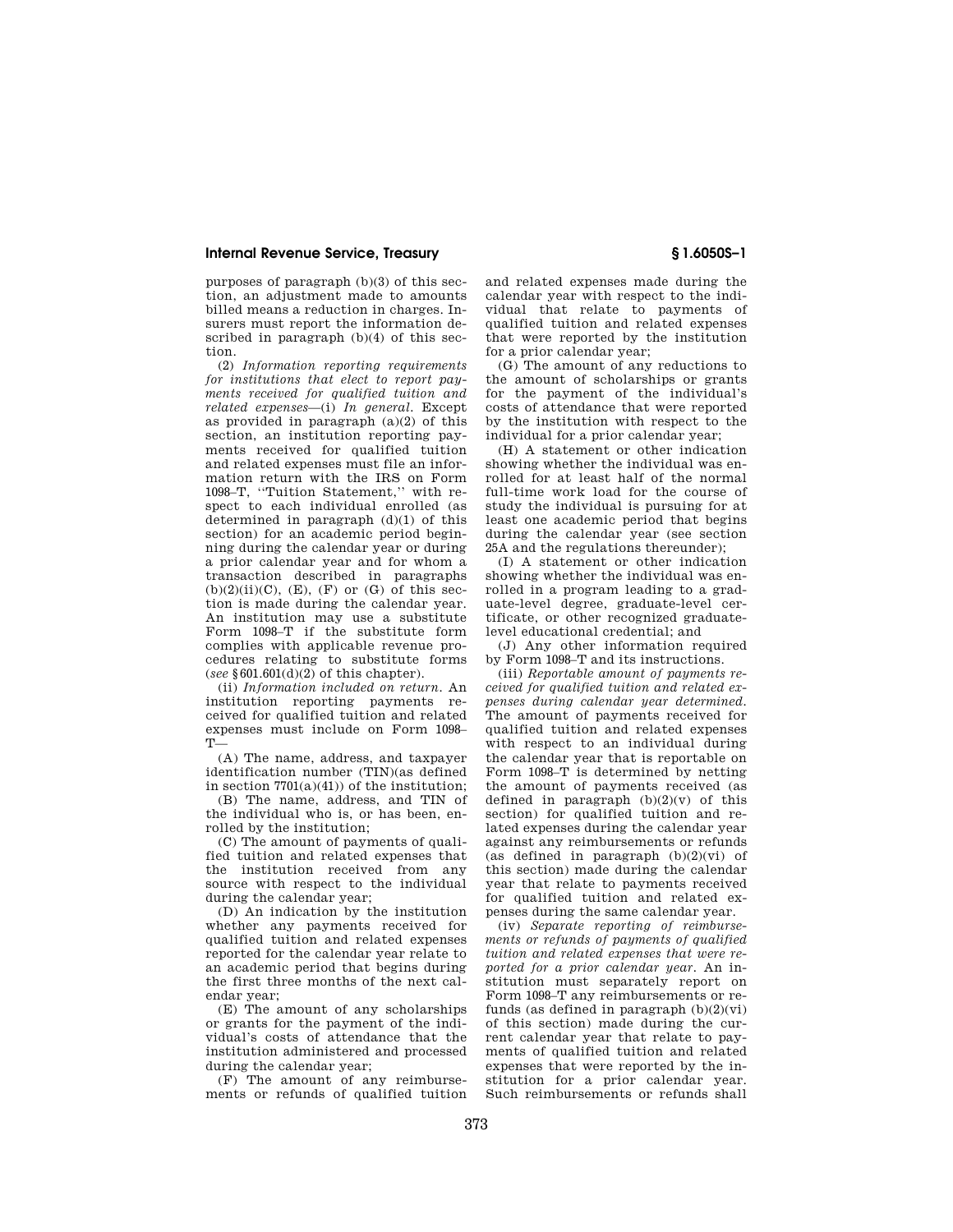not be netted against the payments received for qualified tuition and related expenses during the current calendar year.

(v) *Payments received for qualified tuition and related expenses determined.* For purposes of determining the amount of payments received for qualified tuition and related expenses during a calendar year, payments received with respect to an individual during the calendar year from any source (except for any scholarship or grant that, by its terms, must be applied to expenses other than qualified tuition and related expenses, such as room and board) are treated as payments of qualified tuition and related expenses up to the total amount billed by the institution for such expenses. For purposes of this section, a payment includes any positive account balance (such as any reimbursement or refund credited to an individual's account) that an institution applies toward current charges.

(vi) *Reimbursements or refunds of payments for qualified tuition and related expenses determined.* For purposes of determining the amount of reimbursements or refunds made of payments received for qualified tuition and related expenses, any reimbursement or refund made with respect to an individual during a calendar year (except for any refund of a scholarship or grant that, by its terms, was required to be applied to expenses other than qualified tuition and related expenses, such as room and board) is treated as a reimbursement or refund of payments for qualified tuition and related expenses up to the amount of any reduction in charges for such expenses. For purposes of this section, a reimbursement or refund includes amounts that an institution credits to an individual's account, as well as amounts disbursed to, or on behalf of, the individual.

(vii) *Examples.* The following examples illustrate the rules in this para $graph (h)(2)$ :

*Example 1.* (i) In early August 2003, University X bills enrolled Student A \$10,000 for qualified tuition and related expenses and \$6,000 for room and board for the 2003 Fall semester. In late August 2003, Student A pays \$11,000 to University X. In early September 2003, Student A drops to half-time enrollment for the 2003 Fall semester. In late September 2003, University X credits \$5,000 to

## **§ 1.6050S–1 26 CFR Ch. I (4–1–10 Edition)**

Student A's account, reflecting a \$5,000 reduction in charges for qualified tuition and related expenses. In late September 2003, University X applies the \$5,000 positive account balance toward current charges.

(ii) Under paragraph  $(b)(2)(v)$  of this section, the \$11,000 payment is treated as a payment of qualified tuition and related expenses up to the \$10,000 billed for qualified tuition and related expenses. Under paragraph  $(b)(2)(vi)$  of this section, the \$5,000 credited to the student's account is treated as a reimbursement or refund of payments for qualified tuition and related expenses, because the current year charges for qualified tuition and related expenses were reduced by \$5,000. Under paragraph (b)(2)(iii) of this section, University X is required to net the \$10,000 payment received for qualified tuition and related expenses during 2003 against the \$5,000 reimbursement or refund of payments received for qualified tuition and related expenses during 2003. Therefore, Institution X is required to report \$5,000 of payments received for qualified tuition and related expenses during 2003.

*Example 2.* (i) The facts are the same as in Example 1, except that Student A pays the full \$16,000 in late August 2003. In late September 2003, University X reduces the tuition charges by \$5,000 and issues a \$5,000 refund to Student A.

(ii) Under paragraph  $(b)(2)(v)$  of this section, the \$16,000 payment is treated as a payment of qualified tuition and related expenses up to the \$10,000 billed for qualified tuition and related expenses. Under paragraph  $(b)(2)(vi)$  of this section, the \$5,000 refund is treated as reimbursement or refund of payments for qualified tuition and related expenses, because the current year charges for qualified tuition and related expenses were reduced by \$5,000. Under paragraph  $(b)(2)(iii)$  of this section, University X is required to net the \$10,000 payment received for qualified tuition and related expenses during 2003 against the \$5,000 reimbursement or refund of payments received for qualified tuition and related expenses during 2003. Therefore, Institution X is required to report \$5,000 of payments received for qualified tuition and related expenses during 2003.

*Example 3.* (i) The facts are the same as in *Example 1,* except that Student A is enrolled full-time, and, in early September 2003, Student A decides to live at home with her parents. In late September 2003, University X adjusts Student A's account to eliminate room and board charges and issues a \$1,000 refund to Student A.

(ii) Under paragraph  $(b)(2)(v)$  of this section, the \$11,000 payment is treated as a payment of qualified tuition and related expenses up to the \$10,000 billed for qualified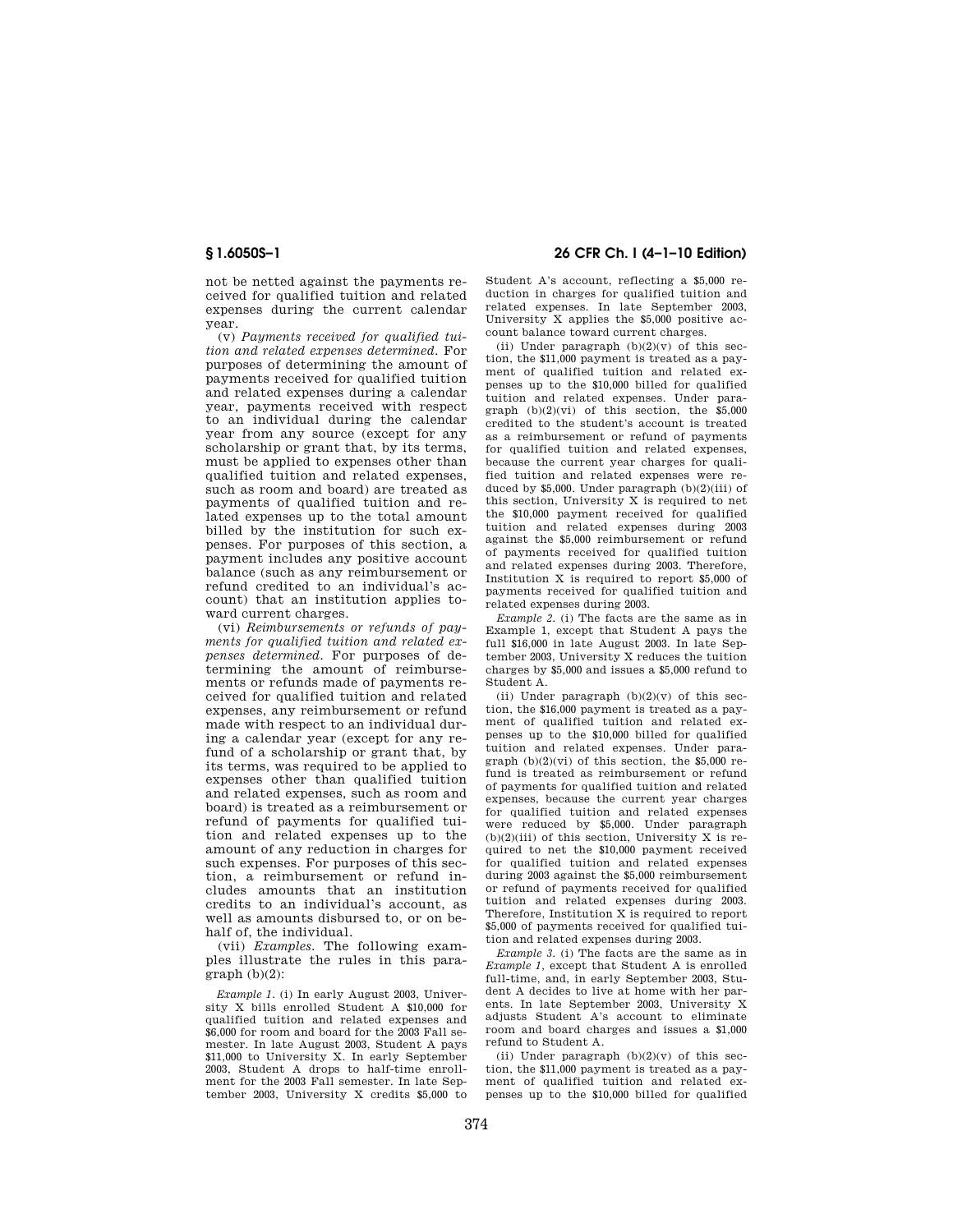tuition and related expenses. Under paragraph  $(b)(2)(vi)$  of this section, the \$1,000 refund is not treated as reimbursement or refund of payments for qualified tuition and related expenses, because there is no reduction in charges for qualified tuition and related expenses. Therefore, under paragraph  $(b)(2)(iii)$  of this section. University X is required to report \$10,000 of payments received for qualified tuition and related expenses during 2003.

*Example 4.* (i) In early December 2003, College Y bills enrolled Student B \$10,000 for qualified tuition and related expenses and \$6,000 for room and board for the 2004 Spring semester. In late December 2003, Student B pays \$16,000. In mid-January 2004, after the 2004 Spring semester classes begin, Student B drops to half-time enrollment. In mid-January 2004, College Y credits Student B's account with \$5,000, reflecting a \$5,000 reduction in charges for qualified tuition and related expenses, but does not issue a refund to Student B. In early August 2004, College Y bills Student B \$10,000 for qualified tuition and related expenses and \$6,000 for room and board for the 2004 Fall semester. In early September 2004, College Y applies the \$5,000 positive account balance toward Student B's \$16,000 bill for the 2004 Fall semester. In late September 2004, Student B pays \$6,000 towards the charges.

(ii) In the reporting for calendar year 2003, under paragraph  $(b)(2)(v)$  of this section, the \$16,000 payment in December 2003 is treated as a payment of qualified tuition and related expenses up to the \$10,000 billed for qualified tuition and related expenses. Under paragraph  $(b)(2)(iii)$  of this section, College Y is required to report \$10,000 of payments received for qualified tuition and related expenses during 2003. In addition, College Y is required to indicate that the payments reported for 2003 relate to an academic period that begins during the first three months of the next calendar year.

(iii) In the reporting for calendar year 2004, under paragraph (b)(2)(vi) of this section, the \$5,000 credited to Student B's account is treated as a reimbursement or refund of qualified tuition and related expenses, because the charges for qualified tuition and related expenses were reduced by \$5,000. Under paragraph (b)(2)(iv) of this section, the \$5,000 reimbursement or refund of qualified tuition and related expenses must be separately reported on Form 1098–T because it relates to payments of qualified tuition and related expenses reported by College Y for 2003. Under paragraph  $(b)(2)(v)$  of this section, the \$5,000 positive account balance that is applied toward charges for the 2004 Fall semester is treated as a payment. Therefore, College Y received total payments of \$11,000 during 2004 (the \$5,000 credit plus the \$6,000 payment). Under paragraph  $(b)(2)(v)$  of this section, the \$11,000 of total payments are treat-

ed as a payment of qualified tuition and related expenses up to the \$10,000 billed for such expenses. Therefore, for 2004, College Y is required to report \$10,000 of payments received for qualified tuition and related expenses during 2004 and a \$5,000 refund of payments of qualified tuition and related expenses reported for 2003.

(3) *Information reporting requirements for institutions that elect to report amounts billed for qualified tuition and related expenses*—(i) *In general.* Except as provided in paragraph (a)(2) of this section, an institution reporting amounts billed for qualified tuition and related expenses must file an information return on Form 1098–T with respect to each individual enrolled (as determined in paragraph  $(d)(1)$  of this section) for an academic period beginning during the calendar year or during a prior calendar year and for whom a transaction described in paragraphs  $(b)(3)(ii)(C)$ ,  $(E)$ ,  $(F)$  or  $(G)$  of this section is made during the calendar year. An institution may use a substitute Form 1098–T if the substitute form complies with applicable revenue procedures relating to substitute forms (*see* §601.601(d)(2) of this chapter).

(ii) *Information included on return.* An institution reporting amounts billed for qualified tuition and related expenses must include on Form 1098–T—

(A) The name, address, and taxpayer identification number (TIN)(as defined in section  $7701(a)(41)$  of the institution;

(B) The name, address, and TIN of the individual who is, or has been, enrolled by the institution;

(C) The amount billed for qualified tuition and related expenses with respect to the individual during the calendar year;

(D) An indication by the institution whether any amounts billed for qualified tuition and related expenses reported for the calendar year relate to an academic period that begins during the first three months of the next calendar year;

(E) The amount of any scholarships or grants for the payment of the individual's costs of attendance that the institution administered and processed during the calendar year;

(F) The amount of any reductions in charges made during the calendar year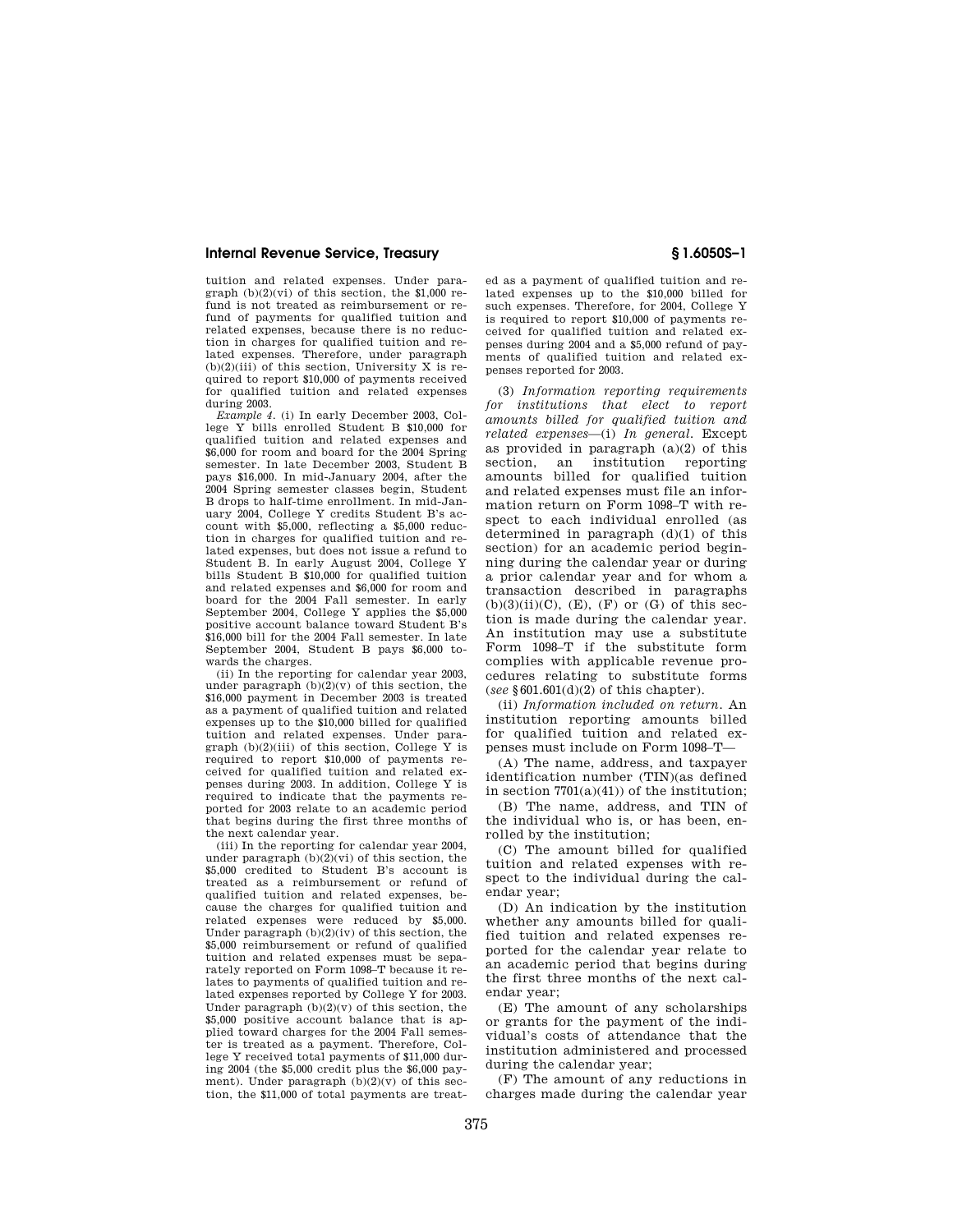with respect to the individual that relate to amounts billed for qualified tuition and related expenses that were reported by the institution for a prior calendar year;

(G) The amount of any reductions to the amount of scholarships or grants for the payment of the individual's costs of attendance that were reported by the institution with respect to the individual for a prior calendar year;

(H) A statement or other indication showing whether the individual was enrolled for at least half of the normal full-time work load for the course of study the individual is pursuing for at least one academic period that begins during the calendar year (see section 25A and the regulations thereunder);

(I) A statement or other indication showing whether the individual was enrolled in a program leading to a graduate-level degree, graduate-level certificate, or other recognized graduatelevel educational credential; and

(J) Any other information required by Form 1098–T and its instructions.

(iii) *Reportable amounts billed for qualified tuition and related expenses during calendar year determined.* The amount billed for qualified tuition and related expenses with respect to an individual during the calendar year that is reportable on Form 1098–T is determined by netting the amounts billed for qualified tuition and related expenses during the calendar year against any reductions in charges for qualified tuition and related expenses made during the calendar year that relate to amounts billed for qualified tuition and related expenses during the same calendar year.

(iv) *Separate reporting of reductions made to amounts billed for qualified tuition and related expenses that were reported for a prior calendar year.* An institution must separately report on Form 1098–T any reductions in charges made during the current calendar year that relate to amounts billed for qualified tuition and related expenses that were reported by the institution for a prior calendar year. Such reductions shall not be netted against amounts billed for qualified tuition and related expenses during the current calendar year.

**§ 1.6050S–1 26 CFR Ch. I (4–1–10 Edition)** 

(v) *Examples.* The following examples illustrate the rules in this paragraph (b)(3):

*Example 1.* (i) In early August 2003, University X bills enrolled Student A \$10,000 for qualified tuition and related expenses and \$6,000 for room and board for the 2003 Fall semester. In late August 2003, Student A pays \$11,000 to University X. In early September 2003, Student A drops to half-time enrollment for the 2003 Fall semester. In late September 2003, University X adjusts Student A's account and reduces the charges for qualified tuition and related expenses by \$5,000 to reflect half-time enrollment. In late September 2003, University X applies the \$5,000 account balance toward current charges.

 $(ii)$  Under paragraph  $(b)(3)(iii)$  of this section, University X is required to net the \$10,000 amount of qualified tuition and related expenses billed during 2003 against the \$5,000 reduction in charges for qualified tuition and related expenses during 2003. Therefore, Institution X is required to report \$5,000 in amounts billed for qualified tuition and related expenses during 2003.

*Example 2.* (i) The facts are the same as in Example 1, except that, in addition, in early December 2003, College X bills Student A \$10,000 for qualified tuition and related expenses and \$6,000 for room and board for the 2004 Spring semester. In early January 2004, Student A pays \$16,000. In mid-January 2004, after the 2004 Spring semester classes begin, Student A drops to half-time enrollment. In mid-January 2004, College X credits \$5,000 to Student A's account, reflecting a \$5,000 reduction in charges for qualified tuition and related expenses, but does not issue a refund check to Student A. In early August 2004, College X bills Student A \$10,000 for qualified tuition and related expenses and \$6,000 for room and board for the 2004 Fall semester. In early September 2004, College X applies the \$5,000 positive account balance toward Student A's \$16,000 bill for the 2004 Fall semester. In late September 2004, Student A pays \$6,000 toward the charges.

(ii) In the reporting for calendar year 2003, under paragraph (b)(3)(iii) of this section, College X is required to report \$15,000 amounts billed for qualified tuition and related expenses during 2003 (\$5,000 for the 2003 Fall semester and \$10,000 for the 2004 Spring semester). In addition, College X is required to indicate that some of the amounts billed for qualified tuition and related expenses reported for 2003 relate to an academic period that begins during the first three months of the next calendar year.

(iii) In the reporting for calendar year 2004, under paragraph (b)(3)(iv) of this section, the \$5,000 reduction in charges for qualified tuition and related expenses must be separately reported on Form 1098–T because it relates to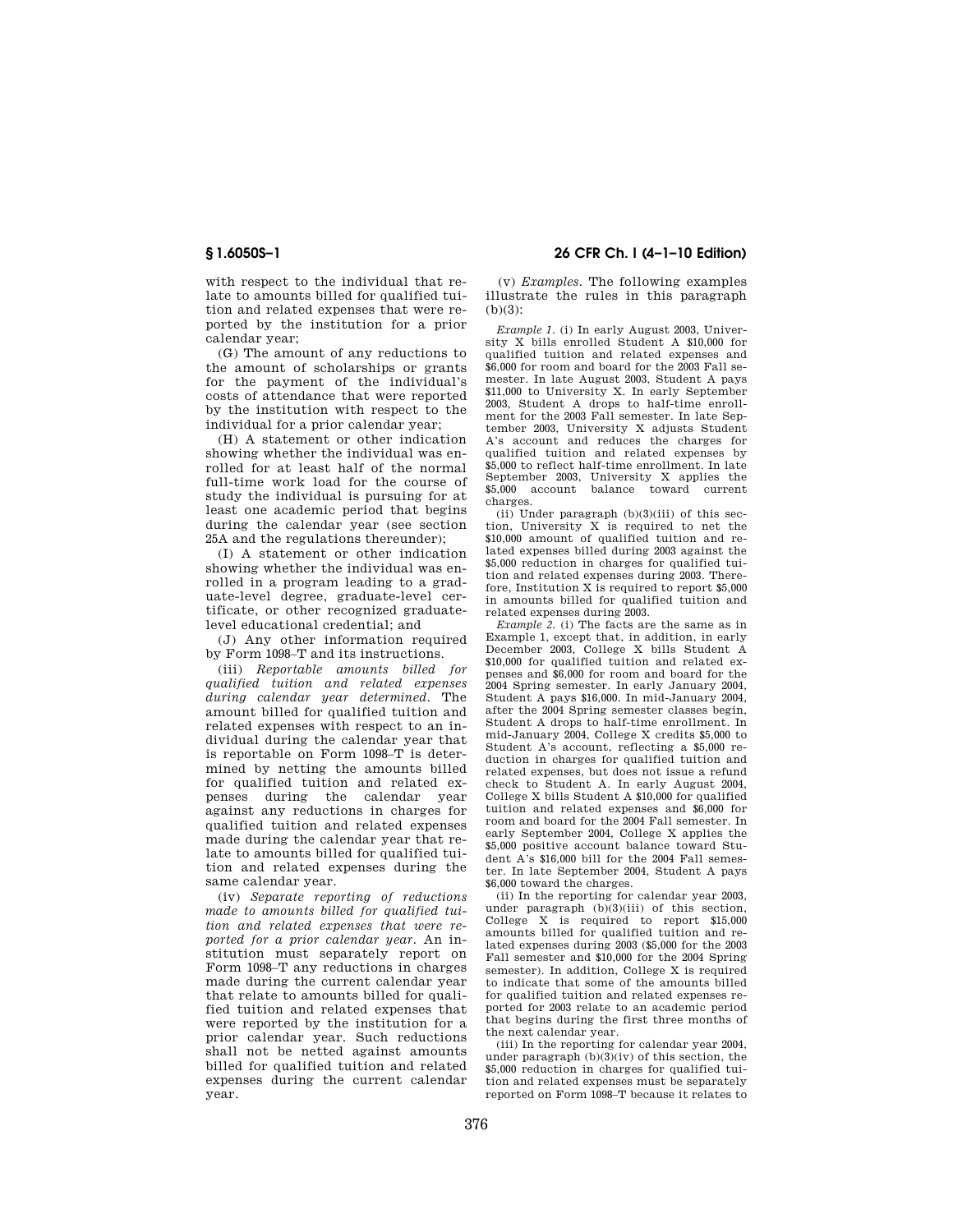amounts billed for qualified tuition and related expenses that were reported by College X for 2003. Under paragraph (b)(3)(iii) of this section, College X is required to report \$10,000 in amounts billed for qualified tuition and related expenses during 2004.

(4) *Requirements for insurers*—(i) *In general.* Except as otherwise provided in this section, an insurer must file an information return for each individual with respect to whom reimbursements or refunds of qualified tuition and related expenses are made during the calendar year on Form 1098–T. An insurer may use a substitute Form 1098–T if the substitute form complies with applicable revenue procedures relating to substitute forms (*see* §601.601(d)(2) of this chapter).

(ii) *Information included on return.* An insurer must include on Form 1098–T—

(A) The name, address, and taxpayer identification number (TIN) (as defined in section  $7701(a)(41)$  of the insurer;

(B) The name, address, and TIN of the individual with respect to whom reimbursements or refunds of qualified tuition and related expenses were made;

(C) The aggregate amount of reimbursements or refunds of qualified tuition and related expenses that the insurer made with respect to the individual during the calendar year; and

(D) Any other information required by Form 1098–T and its instructions.

(5) *Time and place for filing return*—(i) *In general.* Except as provided in paragraphs  $(b)(5)(ii)$  and  $(iii)$  of this section, Form 1098–T must be filed on or before February 28 (March 31 if filed electronically) of the year following the calendar year in which payments were received, or amounts were billed, for qualified tuition or related expenses, or reimbursements, refunds, or reductions of such amounts were made. An institution or insurer must file Form 1098– T with the IRS according to the instructions to Form 1098–T.

(ii) *Return for nonresident alien individual.* In general, an institution or insurer is not required to file a return on behalf of a nonresident alien individual. However, if a nonresident alien individual requests an institution or insurer to report, the institution or insurer must file a return described in paragraph (b) of this section with the IRS on or before the date prescribed in paragraph  $(b)(5)(i)$  of this section, or on or before the thirtieth day after the request, whichever is later.

(iii) *Extensions of time.* The IRS may grant an institution or insurer an extension of time to file returns required in this section upon a showing of good cause. See General Instructions for Forms 1099 series, 1098 series, 5498 series, and W-2G, ''Certain Gambling Winnings,'' and applicable revenue procedures for rules relating to extensions of time to file (*see* §601.601(d)(2) of this chapter).

(6) *Use of magnetic media. See* section 6011(e) and §301.6011–2 of this chapter for rules relating to the requirement to file Forms 1098–T on magnetic media.

(c) *Requirement to furnish statement*— (1) *In general.* An institution or insurer must furnish a statement to each individual for whom it is required to file a Form 1098–T. The statement must include—

(i) The information required under paragraph (b) of this section;

(ii) A legend that identifies the statement as important tax information that is being furnished to the IRS;

(iii) Instructions that—

(A) State that the statement reports either total payments received by the institution for qualified tuition and related expenses during the calendar year, or total amounts billed by the institution for qualified tuition and related expenses during the calendar year, or the total reimbursements or refunds made by the insurer;

(B) State that, under section 25A and the regulations thereunder, the taxpayer may claim an education tax credit only with respect to qualified tuition and related expenses actually paid during the calendar year; and that the taxpayer may not be able to claim an education tax credit with respect to the entire amount of payments received, or amounts billed, for qualified tuition and related expenses reported for the calendar year;

(C) State that the amount of any scholarships or grants reported for the calendar year and other similar amounts not reported (because they are not administered and processed by the institution) may reduce the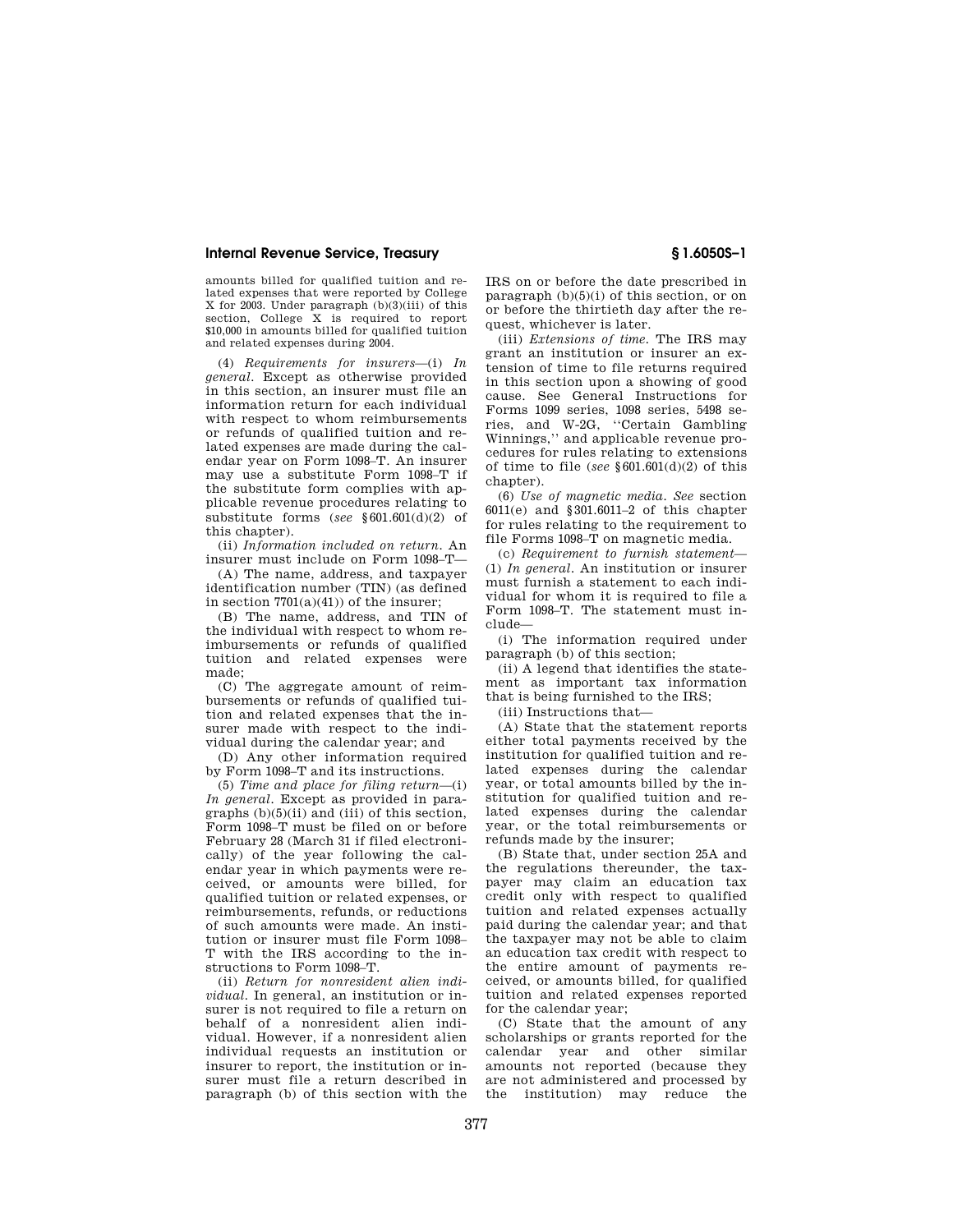**§ 1.6050S–1 26 CFR Ch. I (4–1–10 Edition)** 

amount of any allowable education tax credit for the taxable year;

(D) State that the amount of any reimbursements or refunds of payments received, or reductions in charges, for qualified tuition and related expenses, or any reductions to the amount of scholarships or grants, reported by the institution with respect to the individual for a prior calendar year may affect the amount of any allowable education tax credit for the prior calendar year (and may result in an increase in tax liability for the year of the refund);

(E) State that the amount of any reimbursements or refunds of qualified tuition and related expenses reported by an insurer may reduce the amount of an allowable education tax credit for a taxable year (and may result in an increase in tax liability for the year of the refund);

(F) State that the taxpayer should refer to relevant IRS forms and publications, and should not refer to the institution or the insurer, for explanations relating to the eligibility requirements for, and calculation of, any allowable education tax credit; and

(G) Include the name, address, and phone number of the information contact of the institution or insurer that filed the Form 1098–T.

(2) *Time and manner for furnishing statement*—(i) *In general.* Except as provided in paragraphs (c)(2)(ii) and (iii) of this section, an institution or insurer must furnish the statement described in paragraph  $(c)(1)$  of this section to each individual for whom it is required to file a return, on or before January 31 of the year following the calendar year in which payments were received, or amounts were billed, for qualified tuition and related expenses, or reimbursements, refunds, or reductions of such amounts were made. If mailed the statement must be sent to the individual's permanent address, or the individual's temporary address if the institution or insurer does not know the individual's permanent address. If furnished electronically, the statement must be furnished in accordance with the applicable regulations.

(ii) *Statement to nonresident alien individual.* If an information return is filed for a nonresident alien individual, the institution or insurer must furnish a statement described in paragraph (c)(1) of this section to the individual in the manner prescribed in paragraph  $(c)(2)(i)$  of this section. The statement must be furnished on or before the later of the date prescribed in paragraph  $(c)(2)(i)$  of this section or the thirtieth day after the nonresident alien's request to report.

(iii) *Extensions of time.* The IRS may grant an institution or insurer an extension of time to furnish the statements required in this section upon a showing of good cause. *See* General Instructions for Forms 1099 series, 1098 series, 5498 series, and W-2G, ''Certain Gambling Winnings,'' and applicable revenue procedures for rules relating to extensions of time to furnish statements (*see* §601.601(d)(2) of this chapter).

(3) Copy of Form 1098–T. An institution or insurer may satisfy the requirement of this paragraph (c) by furnishing either a copy of Form 1098–T and its instructions or another document that contains all of the information filed with the IRS and the information required by paragraph  $(c)(1)$  of this section if the document complies with applicable revenue procedures relating to substitute statements (*see*   $§601.601(d)(2)$  of this chapter).

(d) *Special rules*—(1) *Enrollment determined.* An institution may determine its enrollment for each academic period under its own rules and policies for determining enrollment or as of any of the following dates—

(i) 30 days after the first day of the academic period;

(ii) A date during the academic period on which enrollment data must be collected for purposes of the Integrated Post Secondary Education Data System administered by the Department of Education; or

(iii) A date during the academic period on which the institution must report enrollment data to the State, the institution's governing body, or some other external governing body.

(2) *Payments of qualified tuition and related expenses received or collected by one or more persons*—(i) *In general.* Except as otherwise provided in paragraph  $(d)(2)(ii)$  of this section, if a person collects or receives payments of qualified tuition and related expenses on behalf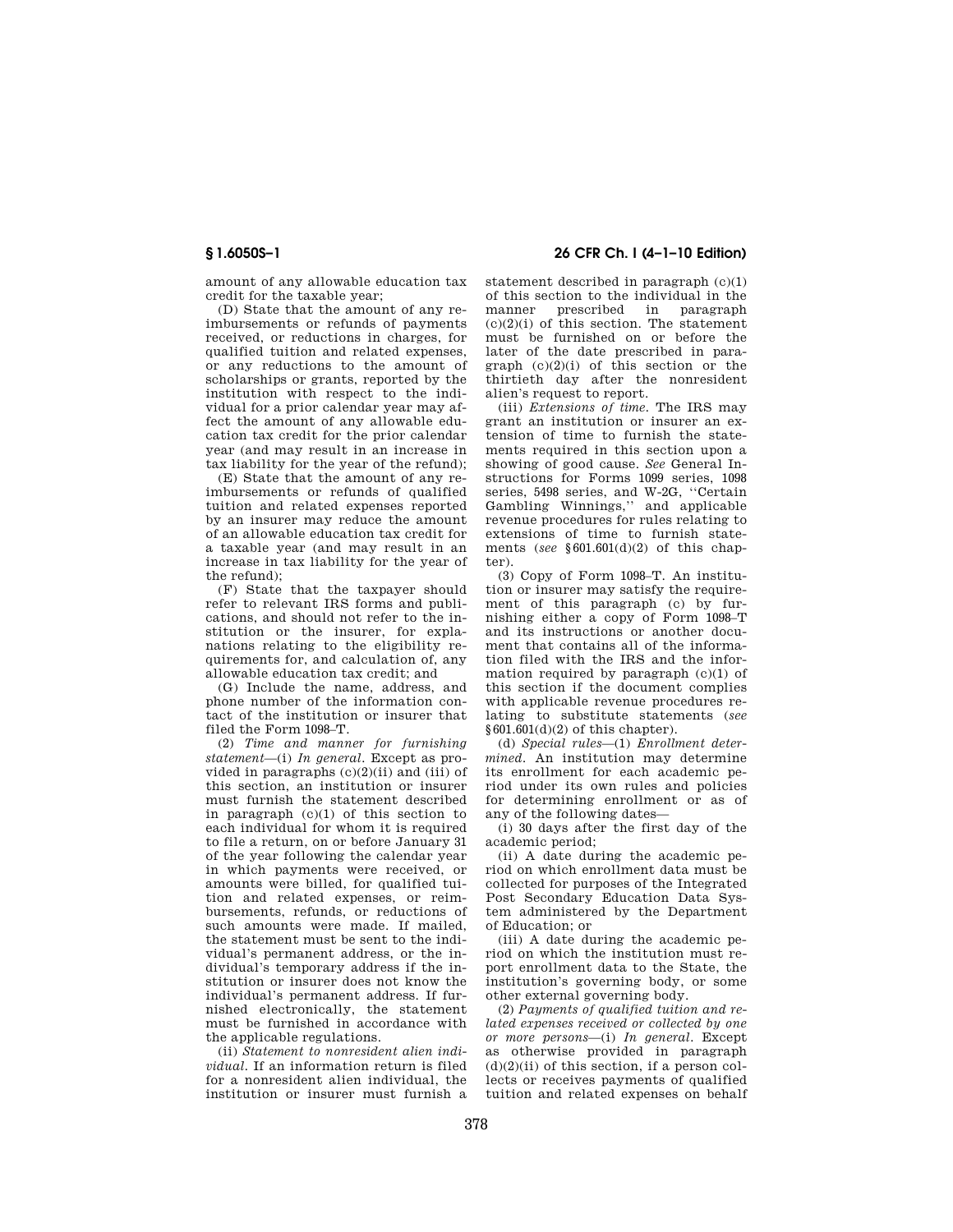of another person (e.g., an institution), the person collecting or receiving payments must satisfy the requirements of paragraphs (b) and (c) of this section. In this case, those requirements do not apply to the transfer of the payments to the institution.

(ii) *Exception.* If the person collecting or receiving payments of qualified tuition and related expenses on behalf of another person (e.g., an institution) does not possess the information needed to comply with the requirements of paragraphs (b) and (c) of this section, the other person must satisfy those requirements.

(3) *Governmental units.* An institution or insurer that is a governmental unit, or an agency or instrumentality of a governmental unit, is subject to the requirements of paragraphs (b) and (c) of this section and an appropriately designated officer or employee of the governmental entity must satisfy those requirements.

(e) *Penalty provisions*—(1) *Failure to file correct returns.* The section 6721 penalty may apply to an institution or insurer that fails to file information returns required by section 6050S and this section on or before the required filing date; that fails to include all of the required information on the return; or that includes incorrect information on the return. *See* section 6721, and the regulations thereunder, for rules relating to penalties for failure to file correct returns. *See* section 6724, and the regulations thereunder, for rules relating to waivers of penalties for certain failures due to reasonable cause.

(2) *Failure to furnish correct information statements.* The section 6722 penalty may apply to an institution or insurer that fails to furnish statements required by section 6050S and this section on or before the prescribed date; that fails to include all the required information on the statement; or that includes incorrect information on the statement. *See* section 6722, and the regulations thereunder, for rules relating to penalties for failure to furnish correct statements. See section 6724, and the regulations thereunder, for rules relating to waivers of penalties for certain failures due to reasonable cause.

(3) *Waiver of penalties for failures to include a correct TIN*—(i) *In general.* In the case of a failure to include a correct TIN on Form 1098-T or a related information statement, penalties may be waived if the failure is due to reasonable cause. Reasonable cause may be established if the failure arose from events beyond the institution's or insurer's control, such as a failure of the individual to furnish a correct TIN. However, the institution or insurer must establish that it acted in a responsible manner both before and after the failure.

(ii) *Acting in a responsible manner.* An institution or insurer must request the TIN of each individual for whom it is required to file a return if it does not already have a record of the individual's correct TIN. If the institution or insurer does not have a record of the individual's correct TIN, then it must solicit the TIN in the manner described in paragraph  $(e)(3)(iii)$  of this section on or before December 31 of each year during which it receives payments, or bills amounts, for qualified tuition and related expenses or makes reimbursements, refunds, or reductions of such amounts with respect to the individual. If an individual refuses to provide his or her TIN upon request, the institution or insurer must file the return and furnish the statement required by this section without the individual's TIN, but with all other required information. The specific solicitation requirements of paragraph  $(e)(3)(iii)$  of this section apply in lieu of the solicitation requirements of §301.6724–1(e) and (f) of this chapter for the purpose of determining whether an institution or insurer acted in a responsible manner in attempting to obtain a correct TIN. An institution or insurer that complies with the requirements of this paragraph (e)(3) will be considered to have acted in a responsible manner within the meaning of §301.6724–1(d) of this chapter with respect to any failure to include the correct TIN of an individual on a return or statement required by section 6050S and this section.

(iii) *Manner of soliciting TIN.* An institution or insurer must request the individual's TIN in writing and must clearly notify the individual that the